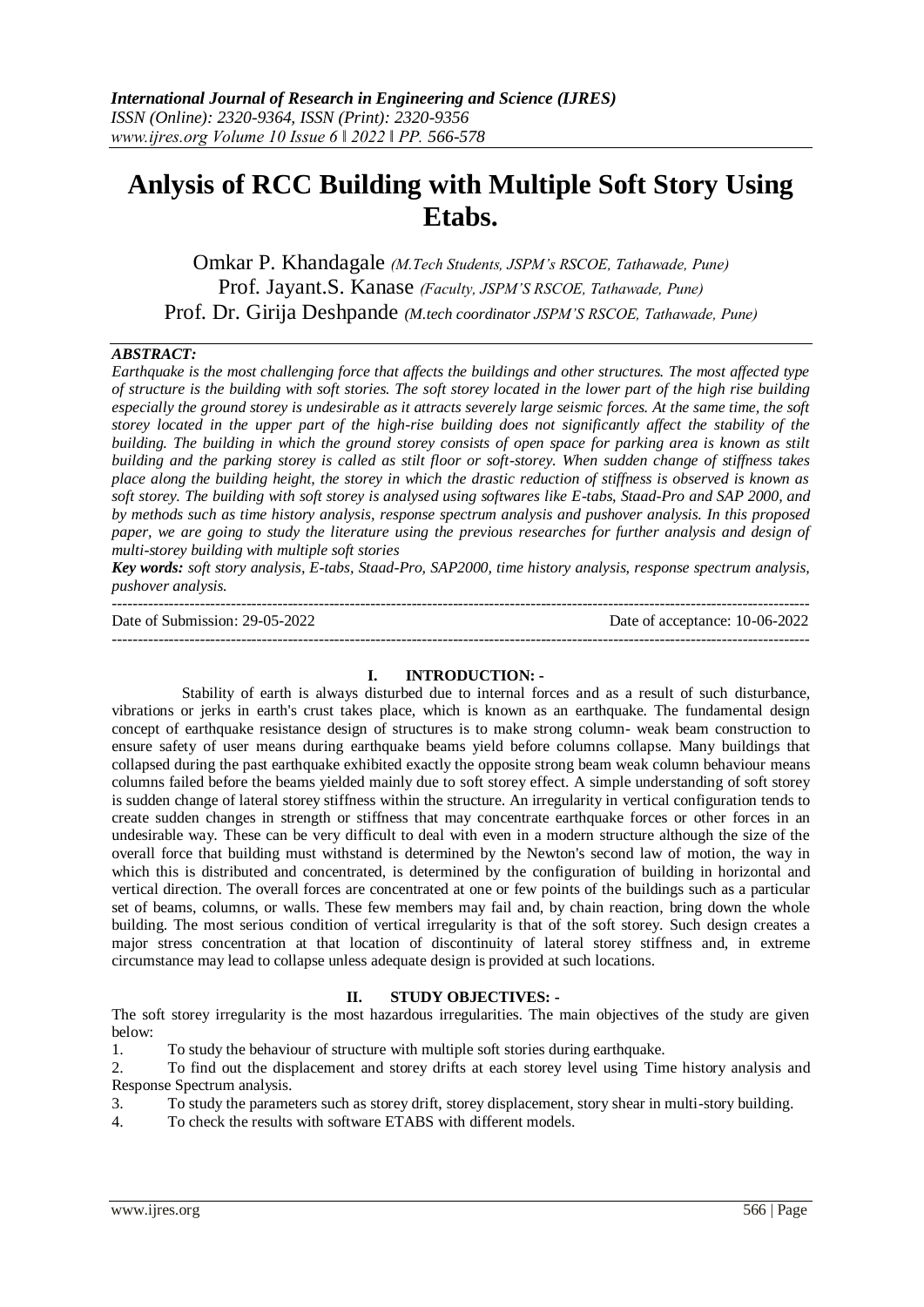Following factors or parameters affect the weak-story irregularity formation in structures:

- 1. Height of the weak-story.<br>2. Existence of mezzanine fl
- 2. Existence of mezzanine floor<br>3. Rigidity and distribution of co
- 3. Rigidity and distribution of columns in weak-story.<br>4. Overhang and cantilever projection existence in weak-
- 4. Overhang and cantilever projection existence in weak-story.<br>5. Infill wall material properties.
- 5. Infill wall material properties.
- 6. Soil class and properties.
- 7. Floor number.
- 8. Seismic conditions.

These factors must be considered for eliminating the destructive effects of the weak-story irregularity. If weak story present in buildings, measures must be taken for preventing the adverse effects of this irregularity.

## MODEL DESCRIPTION:

| Utility of building            | Residential building                                |
|--------------------------------|-----------------------------------------------------|
| No. of stories                 | 13 stories (3parking+10 residential)                |
| Grade of concrete              | M40                                                 |
| Grade of reinforcing steel     | HYSD Fe 415                                         |
| Type of construction           | <b>RCC</b> Framed structure                         |
| Dimension of beam              | 300*400, 500*300, 550*350, 600*400<br>(Auto Select) |
| Dimension of column            | 500*500, 550*550, 600*600, 750*750<br>(Auto Select) |
| Thickness of slab              | 150mm                                               |
| Thickness of wall (masonry)    | 230 mm                                              |
| Thickness of wall (shear wall) | 250 mm                                              |
| Height of bottom story         | 3.0 <sub>m</sub>                                    |
| Height of remaining story      | 3.0 <sub>m</sub>                                    |
| Total building height          | 40.5m                                               |
| Live load                      | $5 \text{ km/m}$                                    |
| Dead load                      | $2 \text{ km/m}$                                    |
| Load considered in building    | Dead load, live Load, Earthquake load               |
| Method of analysis             | Response spectrum method, time history<br>analysis  |
| RCC design code                | IS 456:2000                                         |
| Steel design code              | IS 800:2007                                         |
| Earthquake design code         | IS 1893:2002 (PART 1)                               |
| Software used                  | Etabs v.17                                          |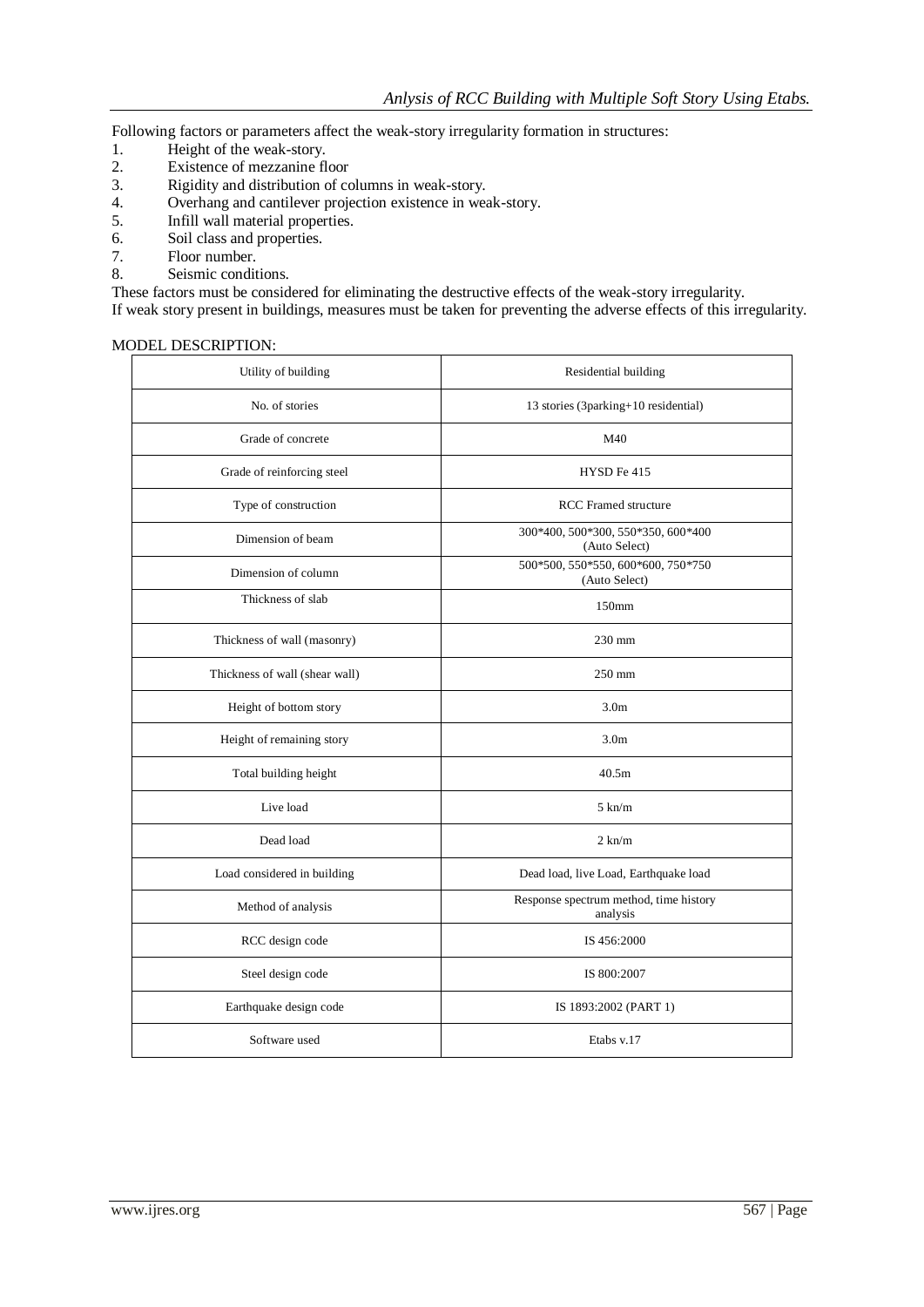Models used for Analysis:

1. R.C.C. Building with central shear wall:



2. R.C.C. Building with Corner shear wall:



3. R.C.C. Building with central and corner shear wall:

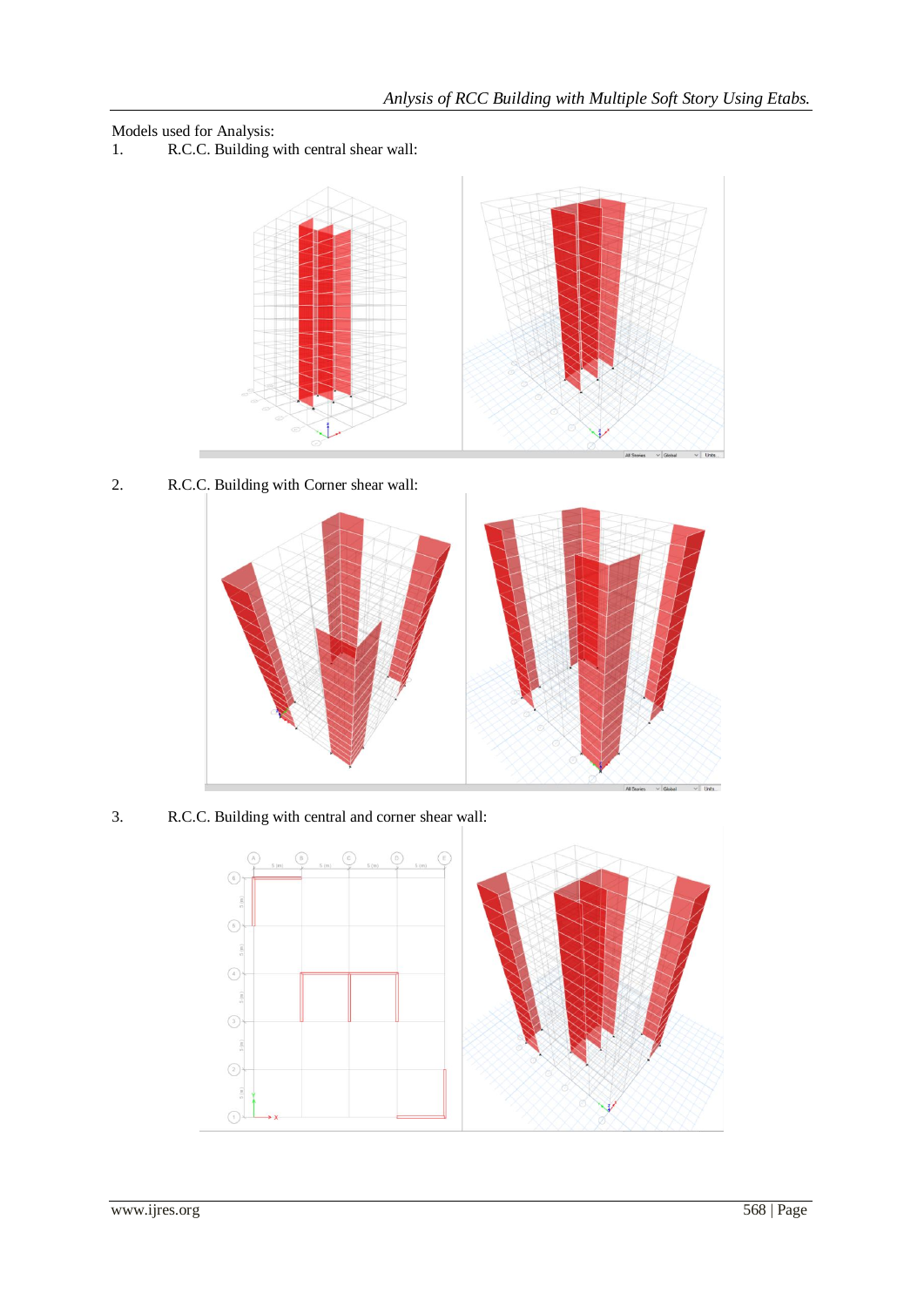

# **III. Methodology:**

For the study of the various methods of the linear and nonlinear analysis following steps should be followed. 1. Select the building for the study of the building which is open ground story building (3 OGS+10 Residential).

2. Review and detail study of the previous researches, study and literature of the effect of OGS building and infill wall as per code recommended.

3. The model was developed with infill masonry and different shear wall condition.

4. The models are analysed based on linear and nonlinear methods

Different analysis done on model and different considerations for analysis:

 Response Spectrum Analysis: The linear dynamic method of analysis has been proved to be the efficient ever design methods and almost mostly used and suggested by the structural designers for the purpose of analysis and design of the RC framed structure and their respective components.

When we carry out the dynamic analysis, the inelastic response is empirically purely reviewed, As the non-linear behavioural properties of the buildings which purely govern the designing under the strong ground motion. Due to these reasons the designers suggests and they too prefer the simplex methodology to carry out the analysis with the help of the elastic dynamic analysis methods. The consideration of the modal contributions of each mode is the very important parameter in case of the multi-storeyed buildings. A unique deformation possesses at each single mode. The several important factors of the building structures are purely depending on the contributions from these vibration modes. The modal contributions resulting from the higher modes is smaller for the seismic response of a short to medium rise buildings because of the influencing property of the fundamental mode is very larger that is in the range of about 70-90%.

Here in this method, it is mostly important to consider the vibrations at the initial stages so that we get the results in an almost nearer exactly conditions.

| Seismic zone factor $(Z)$              | 0.16 |
|----------------------------------------|------|
| Seismic zone                           |      |
| Importance factor (I)                  |      |
| Soil type                              |      |
| Response reduction factor <sup>®</sup> |      |
| Function damping ratio                 | 0.05 |

 $\triangleright$  Time history analysis: Time-history analysis is the behavioral study of a structure under a past earthquake or wind acceleration data. Structure need not be SDOF system. Time-history is a plot of amplitude or acceleration vs time. In time history analyses the structural response is computed at a number of subsequent time instants.

 $\checkmark$  Time history data: Bhuj earthquake Data is used.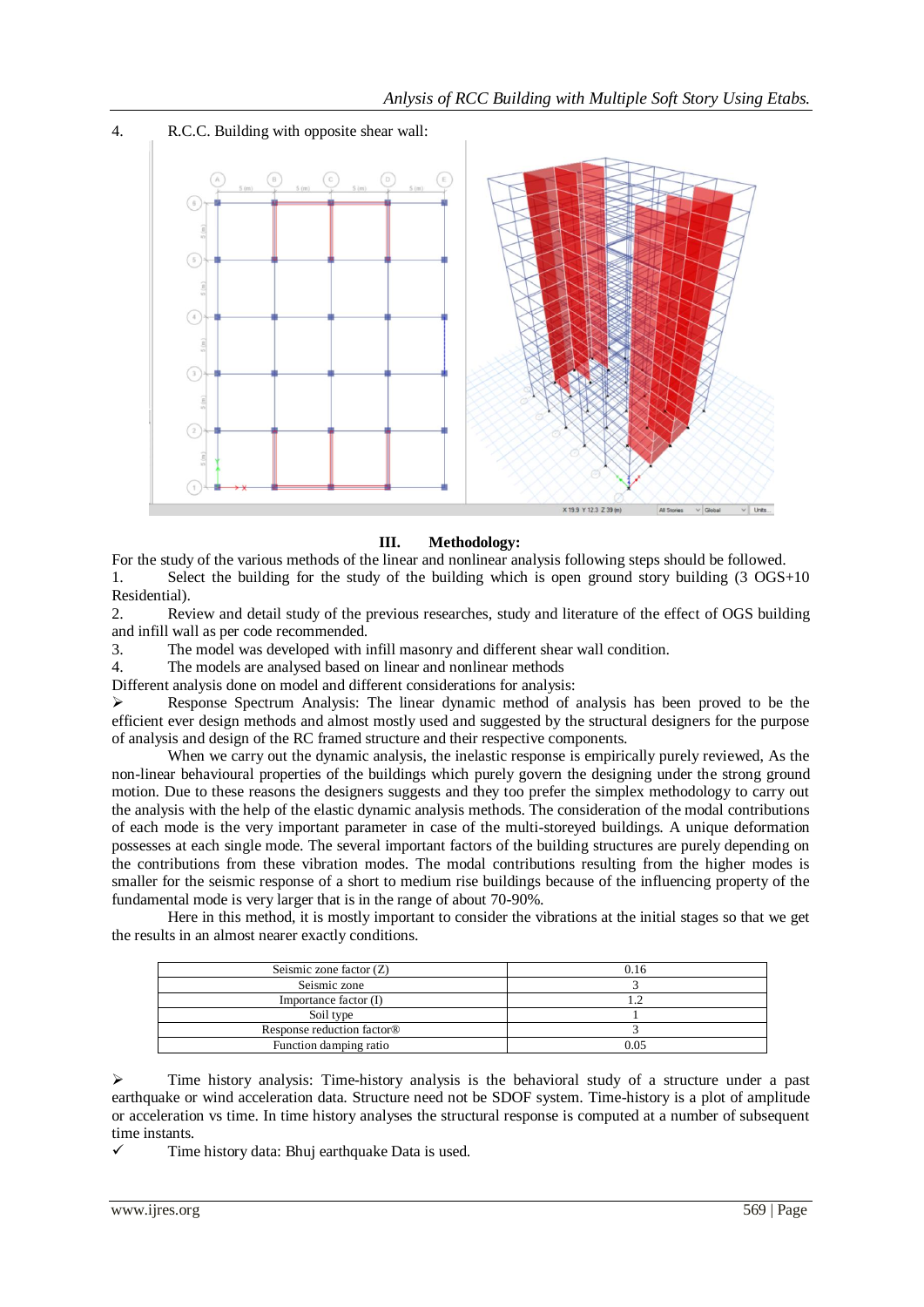$\triangleright$  Seismic analysis: It is a subset of structural analysis and is the calculation of the response of a building structure to earthquakes. It is part of the process of structural design, earthquake engineering or structural assessment and retrofit in regions where earthquakes are prevalent.

| Direction and Eccentricity | X-direction          |
|----------------------------|----------------------|
| Seismic Zone Factor (Z)    | $0.16$ (As per code) |
| Importance Factor (I)      |                      |
| Site type                  |                      |

 Provisions of Bracings: Braced frames are used for trussing to resist sideway forces on structure. Trussing or triangulation, is formed by inserting corner to corner (diagonal) structural members into rectangular zones of a structural frame. It helps to stabilize the frame against sideway forces from earthquakes and strong winds. In a braced frame, bracing is usually provided in each storey of the structure to resist the forces. Beams, columns and braces arranged in such a way to form a truss. It resists lateral seismic forces by truss action and develops flexibility through inelastic action in braces.





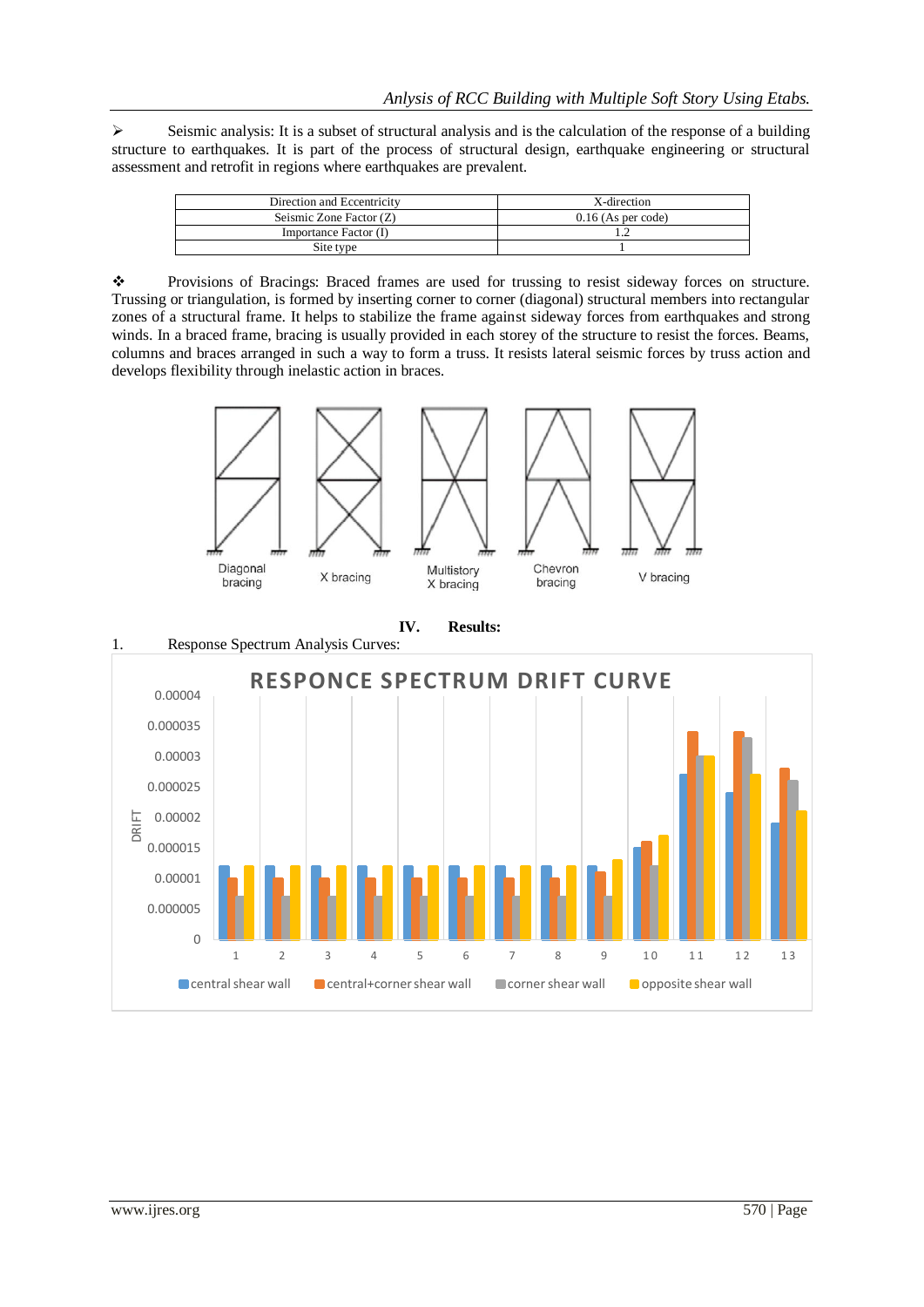

| Story3             | 9 | Top | 0.000027                  | 0.000029 | Story3             | 9 | Top                        | 0.000034                    | 0.000024 |
|--------------------|---|-----|---------------------------|----------|--------------------|---|----------------------------|-----------------------------|----------|
| Story <sub>2</sub> | 6 | Top | 0.000024                  | 0.000031 | Story <sub>2</sub> | 6 | Top                        | 0.000034                    | 0.000026 |
| Story1             | 3 | Top | 0.000019                  | 0.000027 | Story1             | 3 | Top                        | 0.000028                    | 0.000021 |
| Base               | 0 | Top | 0                         | 0        | Base               | 0 | Top                        | 0                           | 0        |
|                    |   |     | <b>CENTRAL SHEAR WALL</b> |          |                    |   |                            | CENTRAL + CORNER SHEAR WALL |          |
|                    |   |     |                           |          |                    |   |                            |                             |          |
| Story3             | 9 | Top | 0.00003                   | 0.000029 | Story3             | 9 | Top                        | 0.00003                     | 0.000018 |
| Story <sub>2</sub> | 6 | Top | 0.000033                  | 0.000032 | Story <sub>2</sub> | 6 | Top                        | 0.000027                    | 0.000019 |
| Story1             | 3 | Top | 0.000026                  | 0.000026 | Story1             | 3 | Top                        | 0.000021                    | 0.000015 |
| Base               | 0 | Top | 0                         | 0        | Base               | 0 | Top                        | 0                           | 0        |
|                    |   |     | <b>CORNER SHEAR WALLS</b> |          |                    |   | <b>OPPOSITE SHEAR WALL</b> |                             |          |

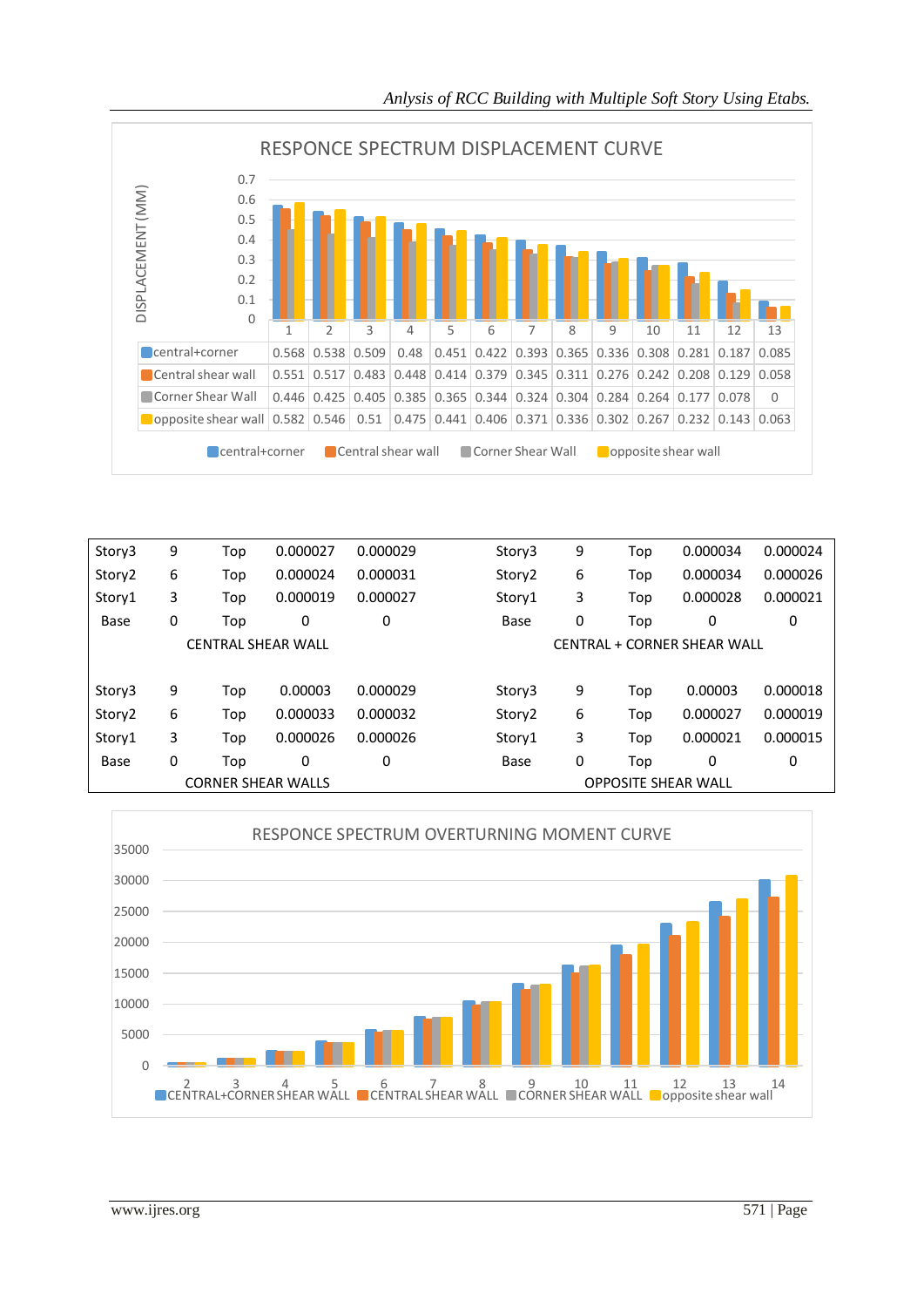| Story3                    | 9                           | Top | 19617.19 | 19451.58 | Story3                    | 9                          | Top | 17809.7  | 17839.62 |  |
|---------------------------|-----------------------------|-----|----------|----------|---------------------------|----------------------------|-----|----------|----------|--|
| Story <sub>2</sub>        | 6                           | Top | 23127.74 | 22877.79 | Story <sub>2</sub>        | 6                          | Top | 20963.35 | 20884.86 |  |
| Story1                    | 3                           | Top | 26730.46 | 26388.84 | Story1                    | 3                          | Top | 24188.56 | 23986.21 |  |
| Base                      | $\Omega$                    | Top | 30376.65 | 29942.57 | Base                      | $\theta$                   | Top | 27449.17 | 27116.6  |  |
|                           | CENTRAL + CORNER SHEAR WALL |     |          |          | <b>CENTRAL SHEAR WALL</b> |                            |     |          |          |  |
|                           |                             |     |          |          |                           |                            |     |          |          |  |
| Story3                    | 9                           | Top | 17809.7  | 17839.62 | Story3                    | 9                          | Top | 19541.04 | 19849.85 |  |
| Story <sub>2</sub>        | 6                           | Top | 20963.35 | 20884.86 | Story <sub>2</sub>        | 6                          | Top | 23141.86 | 23256.3  |  |
| Story1                    | 3                           | Top | 24188.56 | 23986.21 | Story1                    | 3                          | Top | 26846.85 | 26734.85 |  |
| Base                      | $\Omega$                    | Top | 27449.17 | 27116.6  | Base                      | $\theta$                   | Top | 30599.3  | 30250.01 |  |
| <b>CENTRAL SHEAR WALL</b> |                             |     |          |          |                           | <b>OPPOSITE SHEAR WALL</b> |     |          |          |  |

*Anlysis of RCC Building with Multiple Soft Story Using Etabs.*

# 2. Time History Analysis Curves:



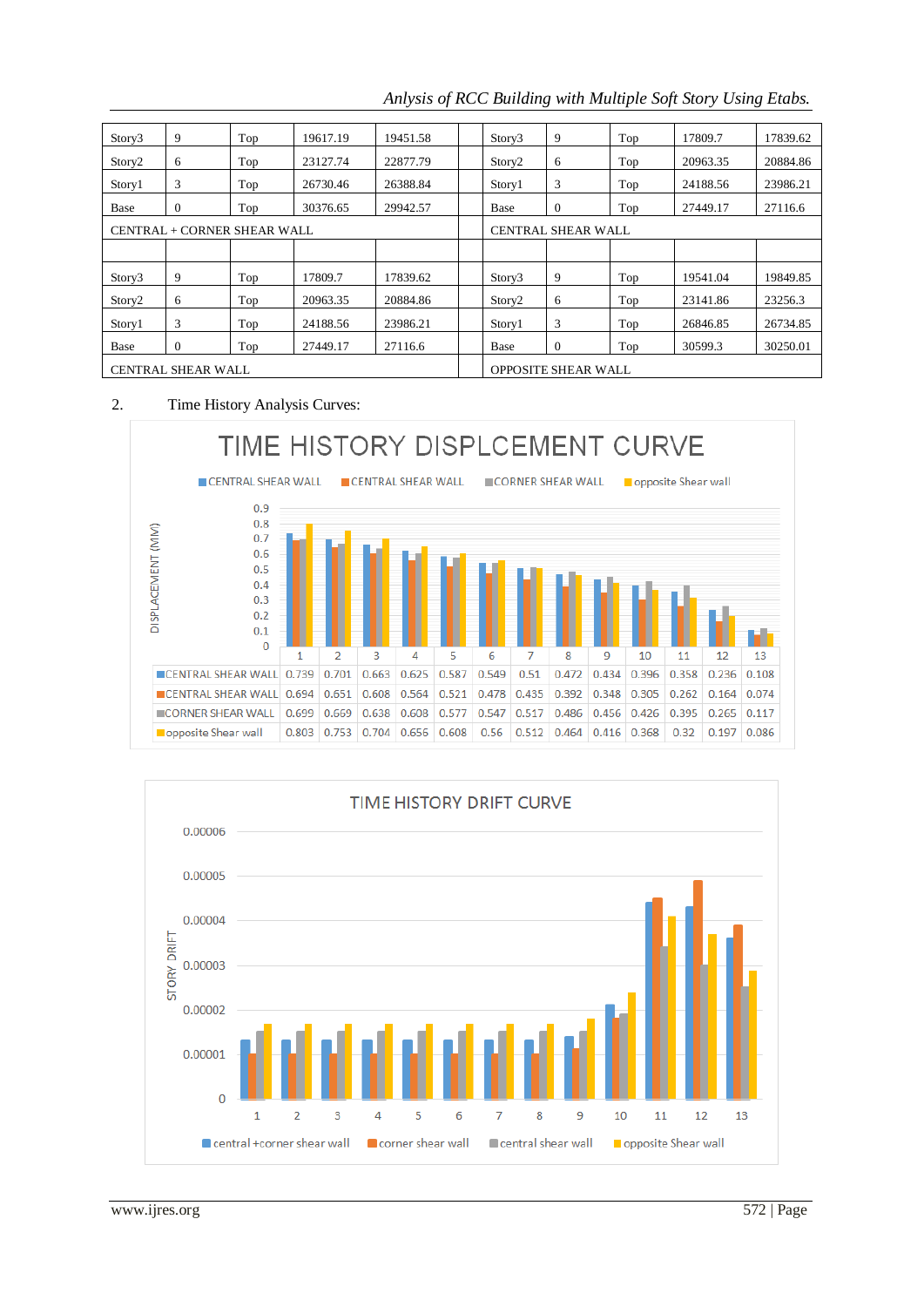| Story3             | 9            | Top                | 0.000044                    | 0.000021     | Story3             | 9        | Top                        | 0.000045 | 0.000002       |
|--------------------|--------------|--------------------|-----------------------------|--------------|--------------------|----------|----------------------------|----------|----------------|
| Story <sub>2</sub> | 6            | Top                | 0.000043                    | 0.00002      | Story <sub>2</sub> | 6        | Top                        | 0.000049 | 0.000003       |
| Story1             | 3            | Top                | 0.000036                    | 0.000016     | Story1             | 3        | Top                        | 0.000039 | 0.000002       |
| Base               | 0            | Top                | $\Omega$                    | $\mathbf{0}$ | Base               | $\theta$ | Top                        | 0        | $\Omega$       |
|                    |              |                    | CENTRAL + CORNER SHEAR WALL |              |                    |          | <b>CORNER SHEAR WALLS</b>  |          |                |
|                    |              |                    |                             |              |                    |          |                            |          |                |
| Story3             | 9            | Top                | 0.000034                    | 0.000001     | Story3             | 9        | Top                        | 0.000041 | 0.000002       |
| Story <sub>2</sub> | 6            | Top                | 0.00003                     | 0.000001     | Story <sub>2</sub> | 6        | Top                        | 0.000037 | 0.000002       |
| Story1             | 3            | Top                | 0.000025                    | 0.000001     | Story1             | 3        | Top                        | 0.000029 | 0.000001       |
| Base               | $\mathbf{0}$ | Top                | $\overline{0}$              | $\mathbf{0}$ | Base               | $\theta$ | Top                        | 0        | $\overline{0}$ |
|                    |              | CENTRAL SHEAR WALL |                             |              |                    |          | <b>OPPOSITE SHEAR WALL</b> |          |                |



| Story3             | 9        | Top | $-13651.9844$               | $-25397.9$ | Story3             | 9        | Top | $-0.0001$                          | $-22539.3$ |
|--------------------|----------|-----|-----------------------------|------------|--------------------|----------|-----|------------------------------------|------------|
| Story <sub>2</sub> | 6        | Top | $-16084.2821$               | $-29884.3$ | Story <sub>2</sub> | 6        | Top | $-2.65E-05$                        | $-26251.6$ |
| Story1             | 3        | Top | $-18572.2271$               | $-34477.8$ | Story1             | 3        | Top | $-0.0001$                          | $-30099.4$ |
| Base               | $\Omega$ | Top | 23014.4345                  | 38077.45   | Base               | 0        | Top | 0.0001                             | 36622.36   |
|                    |          |     | CENTRAL + CORNER SHEAR WALL |            |                    |          |     | CENTRAL SHEAR WALL - COPY - COPY - |            |
| Story3             | 9        | Top | $-9.83E - 06$               | $-28889.8$ | Story3             | 9        | Top | $-1.18E - 05$                      | $-27303.9$ |
| Story <sub>2</sub> | 6        | Top | $-1.51E-05$                 | $-34136.3$ | Story <sub>2</sub> | 6        | Top | $-0.0001$                          | $-32028.8$ |
| Story1             | 3        | Top | $-8.78E - 06$               | $-39526.7$ | Story1             | 3        | Top | $-0.0001$                          | $-36847.8$ |
| <b>Base</b>        | $\Omega$ | Top | 2.63E-05                    | 44147.87   | Base               | $\Omega$ | Top | 9.21E-06                           | 41213.89   |
|                    |          |     | <b>CORNER SHEAR WALLS.</b>  |            |                    |          |     | <b>OPPOSITE SHEAR WALL.</b>        |            |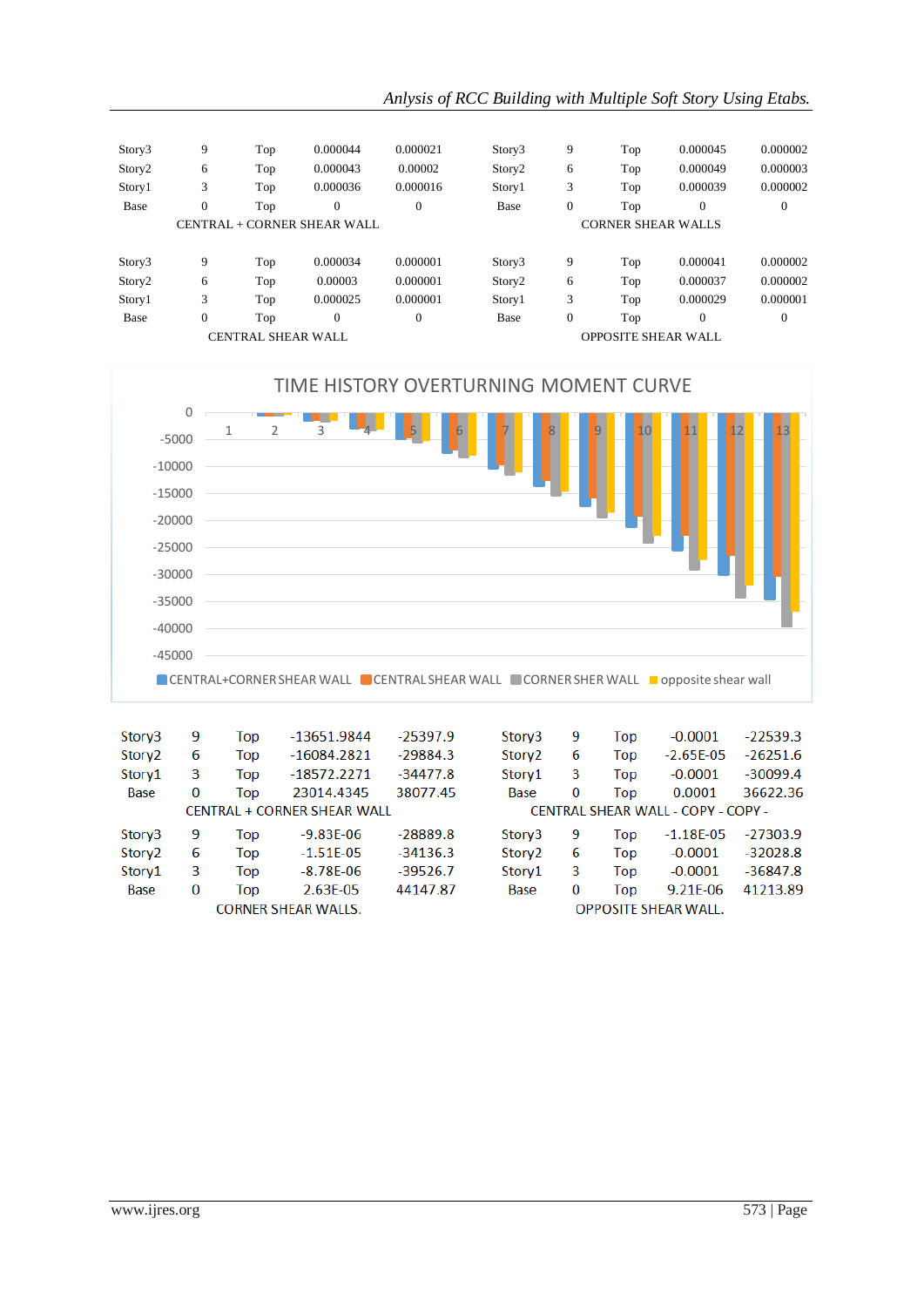

Story<sub>2</sub> 1.026 0.126 Story<sub>2</sub> 6 Top 6 Top 1.02 Story1 0.561 0.142 Story1 3 0.47 3 Top Top Base  $\bf{0}$  $\overline{0}$ Top  $\overline{0}$ 0 Top **Base** 0 **CENTRAL SHEAR WALL** OPPOSITE SHEAR WALL.



 $0.12$ 

0.099

 $\bf{0}$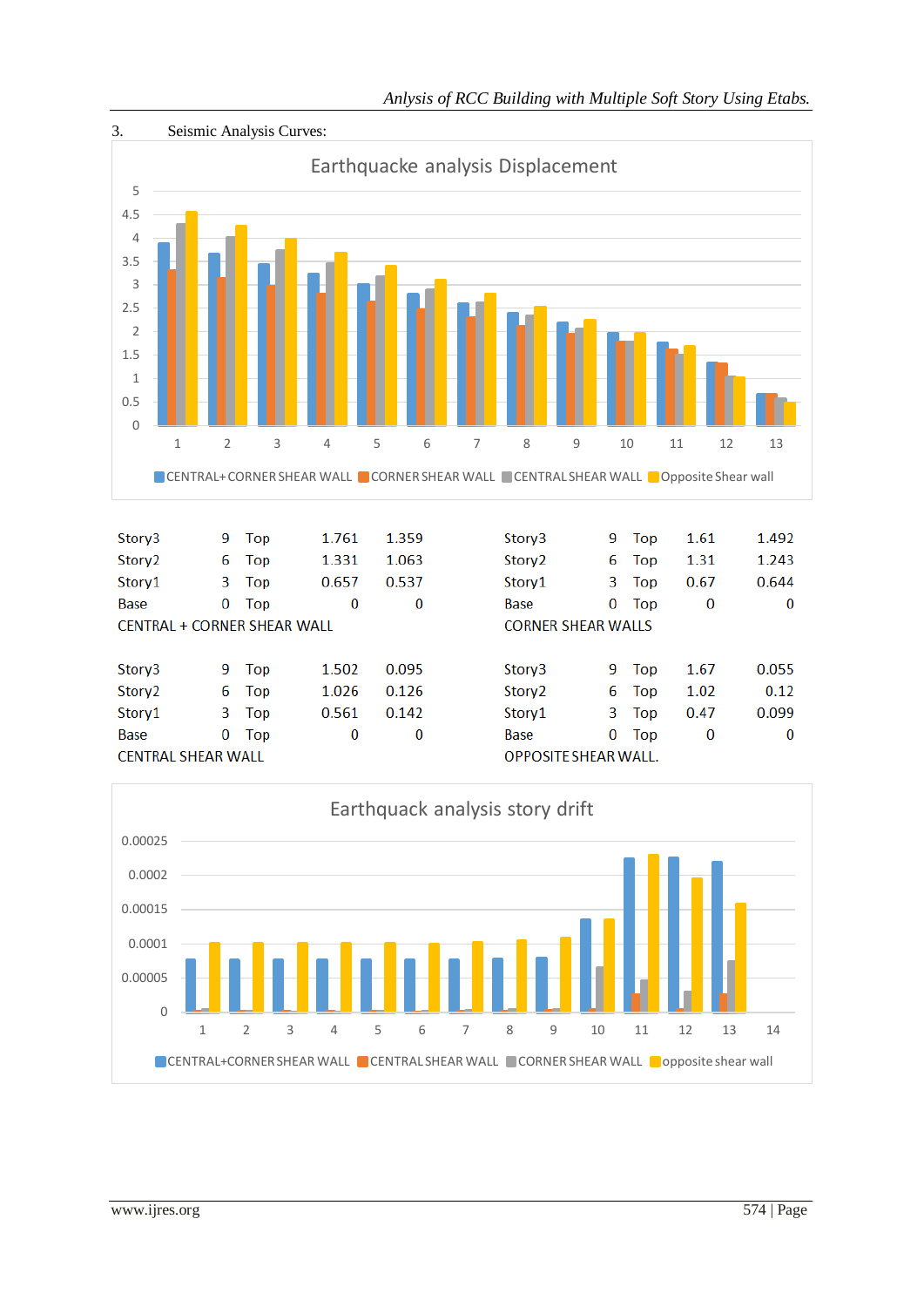| 9                                  | Top | 0.000224 | 0.000169 | Story3             | 9 | Top | 0.000026 | 0.000025                                                |
|------------------------------------|-----|----------|----------|--------------------|---|-----|----------|---------------------------------------------------------|
| 6                                  | Top | 0.000225 | 0.000176 | Story <sub>2</sub> | 6 | Top | 0.000004 | 0.000006                                                |
| 3                                  | Top | 0.000219 | 0.000179 | Story1             | 3 | Top | 0.000026 | 0.000023                                                |
| 0                                  | Top | $\bf{0}$ | 0        | <b>Base</b>        | 0 | Top | 0        | 0                                                       |
| <b>CENTRAL + CORNER SHEAR WALL</b> |     |          |          |                    |   |     |          |                                                         |
|                                    |     |          |          |                    |   |     |          |                                                         |
| 9                                  | Top | 0.000046 | 0.000049 | Story3             | 9 | Top | 0.000228 | 0.000022                                                |
| 6                                  | Top | 0.00003  | 0.000032 | Story <sub>2</sub> | 6 | Top | 0.000195 | 0.000009                                                |
| 3                                  | Top | 0.000074 | 0.00008  | Story1             | 3 | Top | 0.000158 | 0.000033                                                |
| 0                                  | Top | 0        | 0        | <b>Base</b>        | 0 | Top | 0        | 0                                                       |
| <b>CORNER SHEAR WALLS</b>          |     |          |          |                    |   |     |          |                                                         |
|                                    |     |          |          |                    |   |     |          | <b>CENTRAL SHEAR WALL</b><br><b>OPPOSITE SHEAR WALL</b> |



| Story3                    | 9. | Top   | 1490440.45 -1358256                |          | Story3                     | 9.                        | Top   | 1671313.055 -1500669 |            |  |  |  |
|---------------------------|----|-------|------------------------------------|----------|----------------------------|---------------------------|-------|----------------------|------------|--|--|--|
| Story <sub>2</sub>        | 6  | Top   | 1589415.05 -1460886                |          | Story <sub>2</sub>         | 6                         | Top   | 1784160.974          | -1614370   |  |  |  |
| Story1                    |    | 3 Top | 1688389.64                         | -1563590 | Story1                     | 3                         | Top   | 1897008.893          | $-1728140$ |  |  |  |
| <b>Base</b>               | 0  | Top   | 1960018.7 -1374672                 |          | <b>Base</b>                | 0                         | Top   | 2151022.06 -1533583  |            |  |  |  |
|                           |    |       | <b>CENTRAL + CORNER SHEAR WALL</b> |          |                            | <b>CORNER SHEAR WALLS</b> |       |                      |            |  |  |  |
|                           |    |       |                                    |          |                            |                           |       |                      |            |  |  |  |
| Story3                    | 9  | Top   | 2607920.56 -2235426                |          | Story3                     | 9                         | Top   | 1114815.749 -1059917 |            |  |  |  |
| Story <sub>2</sub>        |    | 6 Top | 2711774                            | -2339909 | Story <sub>2</sub>         |                           | 6 Top | 1180494.497          | $-1136533$ |  |  |  |
| Story1                    | 3. | Top   | 2815627.43                         | -2444452 | Story1                     | 3                         | Top   | 1246173.245          | $-1213226$ |  |  |  |
| <b>Base</b>               | 0  | Top   | 2835674.63                         | -2481965 | <b>Base</b>                | 0                         | Top   | 1271473.607          | -1257635   |  |  |  |
| <b>CENTRAL SHEAR WALL</b> |    |       |                                    |          | <b>OPPOSITE SHEAR WALL</b> |                           |       |                      |            |  |  |  |
|                           |    |       |                                    |          |                            |                           |       |                      |            |  |  |  |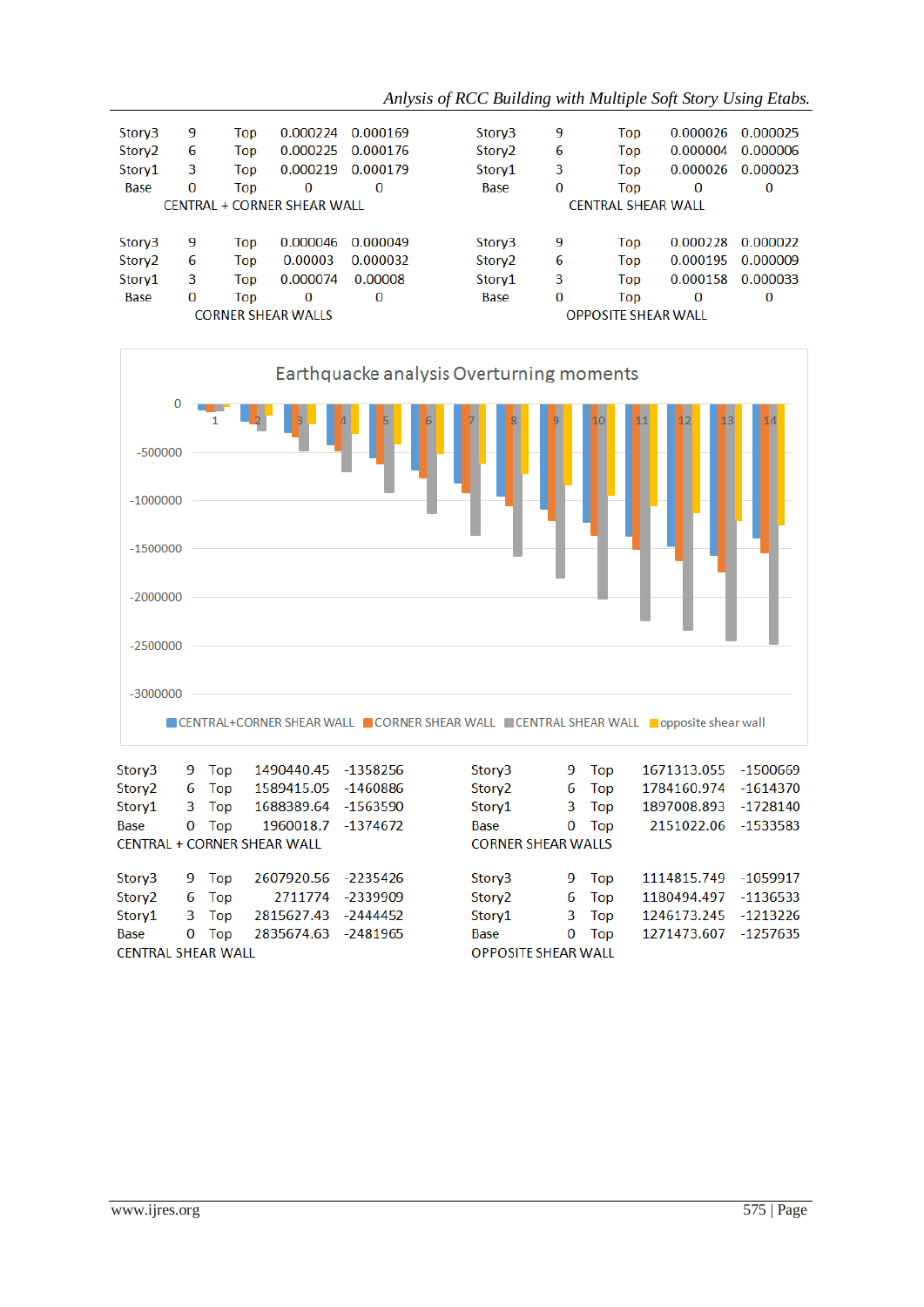

Base 0 Top 0 0 Base 0 Top 0 0

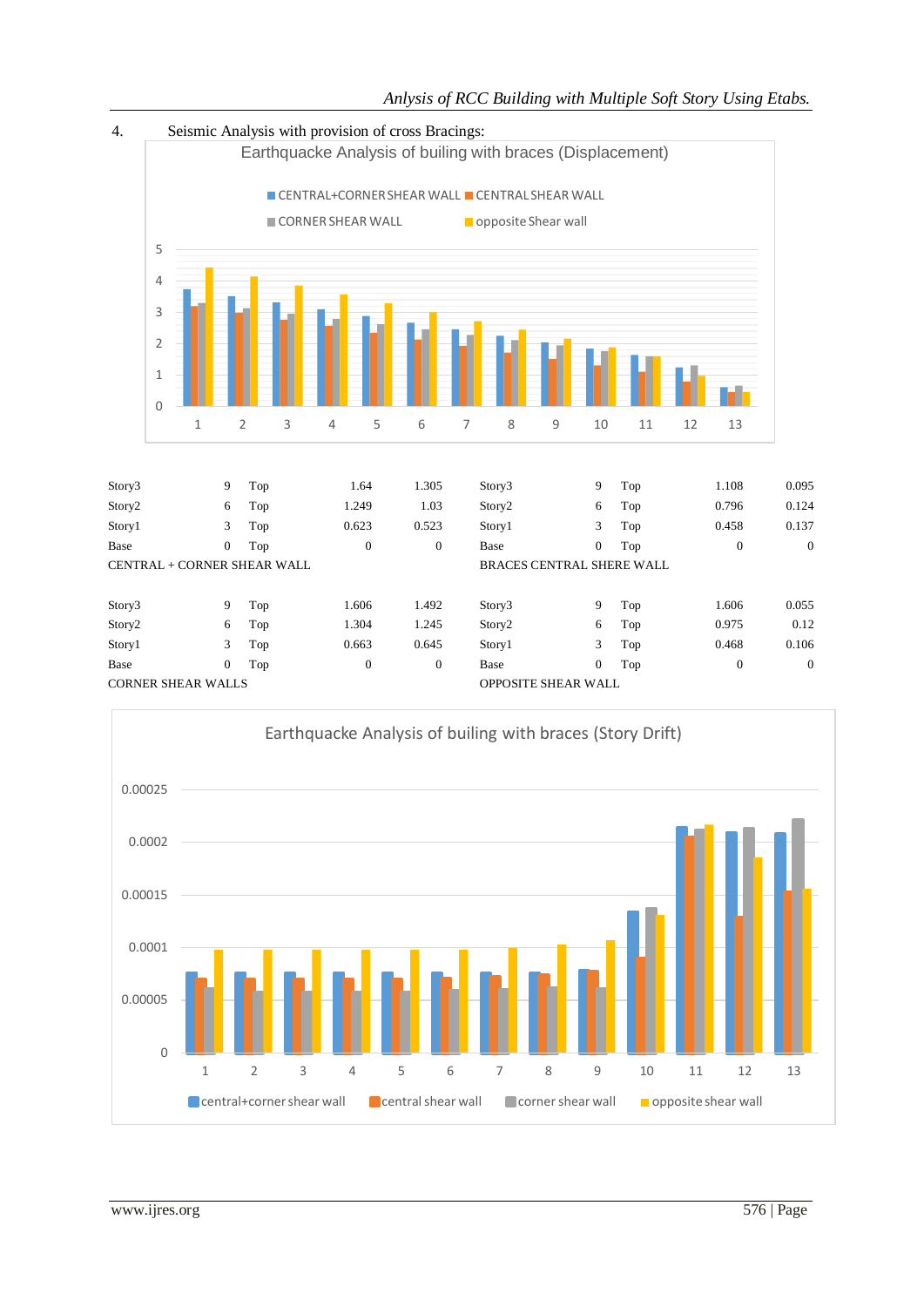| Story3                      | 9              | Top | 0.000214         | 0.000165     | Story3                     | 9                | Top | 0.000205 | 0.000067       |
|-----------------------------|----------------|-----|------------------|--------------|----------------------------|------------------|-----|----------|----------------|
| Story <sub>2</sub>          | 6              | Top | 0.000209         | 0.000169     | Story <sub>2</sub>         | 6                | Top | 0.000129 | 0.00001        |
| Story1                      | 3              | Top | 0.000208         | 0.000174     | Story1                     | 3                | Top | 0.000153 | 0.000046       |
| Base                        | $\overline{0}$ | Top | 0                | 0            | Base                       | $\boldsymbol{0}$ | Top | 0        | $\overline{0}$ |
| CENTRAL + CORNER SHEAR WALL |                |     |                  |              | BRACES CENTRAL SHERE WALL  |                  |     |          |                |
|                             |                |     |                  |              |                            |                  |     |          |                |
| Story3                      | 9              | Top | 0.000211         | 0.000197     | Story3                     | 9                | Top | 0.000217 | 0.000023       |
| Story2                      | 6              | Top | 0.000213         | 0.0002       | Story <sub>2</sub>         | 6                | Top | 0.000186 | 0.000008       |
| Story1                      | 3              | Top | 0.000221         | 0.000215     | Story1                     | 3                | Top | 0.000156 | 0.000035       |
| Base                        | $\overline{0}$ | Top | $\boldsymbol{0}$ | $\mathbf{0}$ | Base                       | $\boldsymbol{0}$ | Top | 0        | $\Omega$       |
| <b>CORNER SHEAR WALLS</b>   |                |     |                  |              | <b>OPPOSITE SHEAR WALL</b> |                  |     |          |                |
|                             |                |     |                  |              |                            |                  |     |          |                |



CORNER SHEAR WALLS OPPOSITE SHEAR WALL

## **V. Results Discussions:**

The presence of walls in upper storeys makes them much stiffer than open ground storey. Hence the upper storey moves almost together as a single block and most of the horizontal displacement of the building occurs in the soft ground storey itself. Such building swing back and forth like inverted pendulums during earthquake shaking and columns in the open ground storey are severely stressed. It is clear that building with soft storey will exhibit poor performance during a strong shaking. But the open first storey is an important functional requirement of almost all the urban multistorey buildings and hence cannot be eliminated. Alternative measures need to be adopted for this specific situation. The under-lying principle of any solution to this problem is in (a) increasing the stiffness of the first storey (b) provide adequate lateral strength in the first storey.